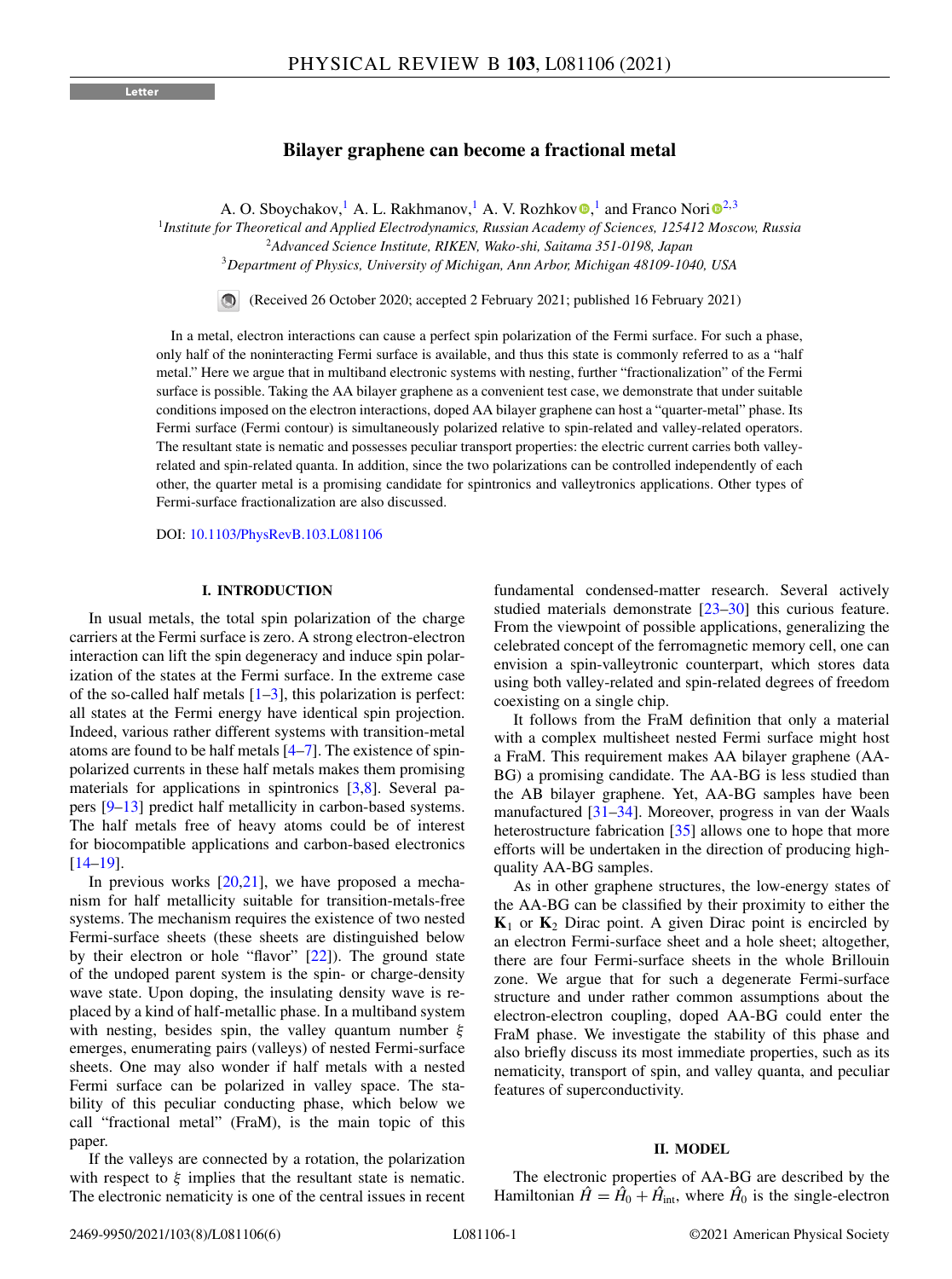<span id="page-1-0"></span>part and  $\hat{H}_{int}$  corresponds to the interaction between quasiparticles. For AA-BG [\[19\]](#page-4-0),

$$
\hat{H}_0 = -t \sum_{\langle \mathbf{m} \mathbf{n} \rangle l \sigma} d_{\mathbf{n}l1\sigma}^{\dagger} - t_0 \sum_{\mathbf{n} a \sigma} d_{\mathbf{n} 0 a \sigma}^{\dagger} d_{\mathbf{n} 1 a \sigma} + \text{H.c.} - \mu n. \quad (1)
$$

Here,  $d_{\mathbf{m}l a\sigma}^{\dagger}$  ( $d_{\mathbf{m}l a\sigma}$ ) is the creation (annihilation) operator of an electron with spin projection  $\sigma$  in layer  $l$  [ $l = 0$  ( $l = 1$ ) corresponds to upper (lower) layer] on sublattice  $a \mid a = 0$  ( $a =$  $\sum_{m \mid a\sigma} d_{m \mid a\sigma}^{\dagger} d_{m \mid a\sigma}$  is the total charge density,  $\mu$  is the chem-1) represents sublattice *A* (*B*)] at the position **m**. Also,  $n =$ ical potential, and  $\langle \cdot \rangle$  denotes nearest-neighbor pairs. The amplitude  $t = 2.57 \text{ eV}$  ( $t_0 = 0.36 \text{ eV}$ ) describes the in-plane (interplane) nearest-neighbor hopping.  $\hat{H}_0$  can be readily diagonalized in a new basis  $\gamma_{\mathbf{k}\ell\sigma}$ :  $\hat{H}_0 = \sum_{\mathbf{k}\ell\sigma} (\varepsilon_{0\mathbf{k}}^{(\ell)} - \mu) \gamma_{\mathbf{k}\ell\sigma}^{\dagger} \gamma_{\mathbf{k}\ell\sigma}$ , where  $\ell = 1, \ldots, 4$  is the band index, and **k** is the momentum; the eigenenergies and eigenoperators are

$$
\varepsilon_{0\mathbf{k}}^{(1)} = -t_0 - t\zeta_{\mathbf{k}}, \quad \varepsilon_{0\mathbf{k}}^{(2)} = -t_0 + t\zeta_{\mathbf{k}}, \n\varepsilon_{0\mathbf{k}}^{(3)} = +t_0 - t\zeta_{\mathbf{k}}, \quad \varepsilon_{0\mathbf{k}}^{(4)} = +t_0 + t\zeta_{\mathbf{k}},
$$
\n(2)

$$
d_{\mathbf{k}l a\sigma} = \exp(-ai\varphi_{\mathbf{k}})[\gamma_{\mathbf{k}1\sigma} + (-1)^a \gamma_{\mathbf{k}2\sigma} + (-1)^l \gamma_{\mathbf{k}3\sigma} + (-1)^{a+l} \gamma_{\mathbf{k}4\sigma}]/2.
$$
 (3)

In Eq. (3),  $\varphi_{\mathbf{k}} = \arg(f_{\mathbf{k}})$ ,  $\zeta_{\mathbf{k}} = |f_{\mathbf{k}}|$ , where

$$
f_{\mathbf{k}} = 1 + 2 \exp(3ik_x a_0/2) \cos(\sqrt{3}k_y a_0/2), \tag{4}
$$

and  $a_0 = 1.42$  Å is the in-plane carbon-carbon distance. The band  $\ell = 2$  (band  $\ell = 3$ ) crosses the Fermi level and forms two electron (two hole) Fermi-surface sheets, i.e., one centered at the Dirac point  $\mathbf{K}_1 = 2\pi (\sqrt{3}, 1)/3\sqrt{3}a_0$  and another at  $\mathbf{K}_2 = 2\pi (\sqrt{3}, -1)/3\sqrt{3}a_0$ . To distinguish electron and hole Fermi-surface sheets, we introduce the charge flavor index  $v = (-1)^{\ell}$ : it equals  $v = 1$  ( $v = -1$ ) for electrons (holes). If we label the graphene valley  $\mathbf{K}_1$  (valley  $\mathbf{K}_2$ ) by  $\xi = +1$  (by  $\xi = -1$ ), any sheet can be uniquely identified by values of  $\nu$ and  $\xi$  (see Ref. [\[22\]](#page-5-0) on the usage of the term "valley"). Since all sheets are circles of identical radius,  $k_{F0} = 2t_0/3ta_0$ , we have two nesting vectors:  $\mathbf{0}$  and  $\mathbf{Q}_0 = \mathbf{K}_1 - \mathbf{K}_2$ .

The Coulomb interaction between the electrons is

$$
\hat{H}_{\text{int}} = \frac{1}{2N_c} \sum_{\substack{\mathbf{k}\mathbf{k}'\mathbf{q}l a\\l'd\sigma\sigma'}} V_{aa'}^{ll'}(\mathbf{q}) d_{\mathbf{k}l a\sigma}^{\dagger} d_{\mathbf{k}+\mathbf{q}l a\sigma} d_{\mathbf{k}'l'a'\sigma'}^{\dagger} d_{\mathbf{k}'-\mathbf{q}l'a'\sigma'}.
$$
 (5)

where  $N_c$  is the number of elementary cells in the sample and  $V_{aa}^{ll'}(\mathbf{q})$  is the Fourier transform of

$$
V_{aa'}^{ll'}(\mathbf{r}) = V_{\rm C} \big( \sqrt{[\mathbf{r} + (a - a')\delta_1]^2 + (l - l')^2 D^2} \big).
$$
 (6)

Here,  $V_C(|{\bf r}|)$  is the screened Coulomb potential,  $\delta_1 = (a_0, 0)$ , and  $D = 3.3$  Å is the interlayer distance. The dependence of the interaction on various indices accounts for different distances between electrons at different sublattices and/or layers.

#### **III. MEAN-FIELD APPROACH**

Theory predicts [\[36–39\]](#page-5-0) that the electron repulsion converts the electronic liquid of the AA-BG into a spin-densitywave (SDW) insulator. The SDW order is characterized by nonzero values of  $\langle \gamma_{\mathbf{k}2\sigma}^{\dagger} \gamma_{\mathbf{k}3\bar{\sigma}} \rangle$  and  $\langle \gamma_{\mathbf{k}1\sigma}^{\dagger} \gamma_{\mathbf{k}4\bar{\sigma}} \rangle$ , which describe excitonic pairs with vanishing total momentum. It is possible to define a different order parameter oscillating in space with the wave vector **Q**<sub>0</sub>, e.g.,  $\langle \gamma^{\dagger}_{\mathbf{k}+\mathbf{Q}_0,2\sigma} \gamma_{\mathbf{k}3\bar{\sigma}} \rangle$ . However, the oscillating order parameter cannot interact with another order parameter unless they have opposite wave vectors. This condition strongly reduces the effective coupling constant. As a result, such a phase has higher energy and we will not consider it here. Switching to band operators  $\gamma$  and neglecting the terms irrelevant to the mean-field approximation, we transform Eq. (5) and write  $\hat{H}_{int} = \hat{H}^{(1)} + \hat{H}^{(2)} + \hat{H}^{(3)} + \hat{H}^{(4)}$ , where

$$
\hat{H}^{(1)} = -\frac{1}{N_c} \sum_{\mathbf{k}\mathbf{p}\sigma} V_{\mathbf{k}\mathbf{p}}^{(1)} [(\gamma_{\mathbf{k}1\sigma}^{\dagger} \gamma_{\mathbf{k}4\bar{\sigma}}) (\gamma_{\mathbf{p}4\bar{\sigma}}^{\dagger} \gamma_{\mathbf{p}1\sigma}) + (\gamma_{\mathbf{k}3\bar{\sigma}}^{\dagger} \gamma_{\mathbf{k}2\sigma}) (\gamma_{\mathbf{p}2\sigma}^{\dagger} \gamma_{\mathbf{p}3\bar{\sigma}})],
$$
\n(7)

$$
\hat{H}^{(2)} = -\frac{1}{2N_c} \sum_{\mathbf{k}\mathbf{p}\sigma} V_{\mathbf{k}\mathbf{p}}^{(2)} [(\gamma_{\mathbf{k}1\sigma}^{\dagger} \gamma_{\mathbf{k}4\bar{\sigma}}) (\gamma_{\mathbf{p}1\bar{\sigma}}^{\dagger} \gamma_{\mathbf{p}4\sigma}) + (\gamma_{\mathbf{k}2\sigma}^{\dagger} \gamma_{\mathbf{k}3\bar{\sigma}}) (\gamma_{\mathbf{p}2\bar{\sigma}}^{\dagger} \gamma_{\mathbf{p}3\sigma}) + \text{H.c.}],
$$
\n(8)

$$
\hat{H}^{(3)} = -\frac{1}{N_c} \sum_{\mathbf{k}\mathbf{p}\sigma} V_{\mathbf{k}\mathbf{p}}^{(3)} [(\gamma_{\mathbf{k}1\sigma}^{\dagger} \gamma_{\mathbf{k}4\bar{\sigma}}) (\gamma_{\mathbf{p}3\bar{\sigma}}^{\dagger} \gamma_{\mathbf{p}2\sigma}) + (\gamma_{\mathbf{k}2\sigma}^{\dagger} \gamma_{\mathbf{k}3\bar{\sigma}}) (\gamma_{\mathbf{p}4\bar{\sigma}}^{\dagger} \gamma_{\mathbf{p}1\sigma})],
$$
\n(9)

$$
\hat{H}^{(4)} = -\frac{1}{2N_c} \sum_{\mathbf{k}\mathbf{p}\sigma} V_{\mathbf{k}\mathbf{p}}^{(4)} [(\gamma_{\mathbf{k}1\sigma}^{\dagger} \gamma_{\mathbf{k}4\bar{\sigma}}) (\gamma_{\mathbf{p}2\bar{\sigma}}^{\dagger} \gamma_{\mathbf{p}3\sigma}) + (\gamma_{\mathbf{k}2\sigma}^{\dagger} \gamma_{\mathbf{k}3\bar{\sigma}}) (\gamma_{\mathbf{p}1\bar{\sigma}}^{\dagger} \gamma_{\mathbf{p}4\sigma}) + \text{H.c.}],
$$
\n(10)

with the coupling constants  $V_{kp}^{(1,2,3,4)}$  defined by

$$
V_{\mathbf{kp}}^{(1,3)} = \frac{1}{8} \left[ V_{AA}^{00} + V_{AA}^{10} \pm (V_{AB}^{00} + V_{AB}^{10}) e^{-i\Delta\varphi} + \text{c.c.} \right], \quad (11)
$$

$$
V_{\mathbf{kp}}^{(2,4)} = \frac{1}{8} \left[ V_{AA}^{00} - V_{AA}^{10} \mp (V_{AB}^{00} - V_{AB}^{10}) e^{-i\Delta\varphi} + \text{c.c.} \right]. \tag{12}
$$

Here,  $V_{ad}^{ll'} = V_{ad'}^{ll'}(\mathbf{k} - \mathbf{p}) = V_{a'a}^{ll'}(\mathbf{p} - \mathbf{k})$  and  $\Delta \varphi = \Delta \varphi_{\mathbf{k}\mathbf{p}} =$  $\varphi_{\mathbf{k}} - \varphi_{\mathbf{p}}$ . One can assume [\[40,41\]](#page-5-0) that intralayer and interlayer interactions in a graphene bilayer are approximately equal (at small momentum):  $V_{aa'}^{00} \approx V_{aa'}^{10}$ . In such a limit, we have, in the first approximation,

$$
V_{kp}^{(1,3)} \approx \frac{1}{2} V_C(\mathbf{k} - \mathbf{p}) [1 \pm \cos(\Delta \varphi_{kp})], \quad V_{kp}^{(2,4)} \approx 0. \quad (13)
$$

Thus, the interaction can be approximated as  $\hat{H}_{int} \approx$  $\hat{H}^{(1)} + \hat{H}^{(3)}$ . We analyze this Hamiltonian using mean-field theory, and the terms  $\hat{H}^{(2,4)}$  will be taken into account perturbatively. The mean-field version of  $\hat{H}_{int}$  is

$$
\hat{H}_{\text{int}}^{\text{MF}} = -\sum_{\mathbf{p}\sigma} \left( \tilde{\Delta}_{\mathbf{p}\sigma} \gamma_{\mathbf{p}4\bar{\sigma}}^{\dagger} \gamma_{\mathbf{p}1\sigma} + \Delta_{\mathbf{p}\sigma} \gamma_{\mathbf{p}3\bar{\sigma}}^{\dagger} \gamma_{\mathbf{p}2\sigma} + \text{H.c.} \right) + B,
$$
\n(14)

where

$$
\Delta_{\mathbf{k}\sigma} = \frac{1}{N_c} \sum_{\mathbf{p}} \left[ V_{\mathbf{p}\mathbf{k}}^{(1)*} \langle \gamma_{\mathbf{p}2\sigma}^{\dagger} \gamma_{\mathbf{p}3\bar{\sigma}} \rangle + V_{\mathbf{p}\mathbf{k}}^{(3)} \langle \gamma_{\mathbf{p}1\sigma}^{\dagger} \gamma_{\mathbf{p}4\bar{\sigma}} \rangle \right],
$$
  

$$
\tilde{\Delta}_{\mathbf{k}\sigma} = \frac{1}{N_c} \sum_{\mathbf{p}} \left[ V_{\mathbf{p}\mathbf{k}}^{(1)} \langle \gamma_{\mathbf{p}1\sigma}^{\dagger} \gamma_{\mathbf{p}4\bar{\sigma}} \rangle + V_{\mathbf{p}\mathbf{k}}^{(3)} \langle \gamma_{\mathbf{p}2\sigma}^{\dagger} \gamma_{\mathbf{p}3\bar{\sigma}} \rangle \right],
$$
  

$$
B = \sum_{\mathbf{p}\sigma} \left[ \Delta_{\mathbf{p}\sigma} \langle \gamma_{\mathbf{p}3\bar{\sigma}}^{\dagger} \gamma_{\mathbf{p}2\sigma} \rangle + \tilde{\Delta}_{\mathbf{p}\sigma} \langle \gamma_{\mathbf{p}4\bar{\sigma}}^{\dagger} \gamma_{\mathbf{p}1\sigma} \rangle \right].
$$
 (15)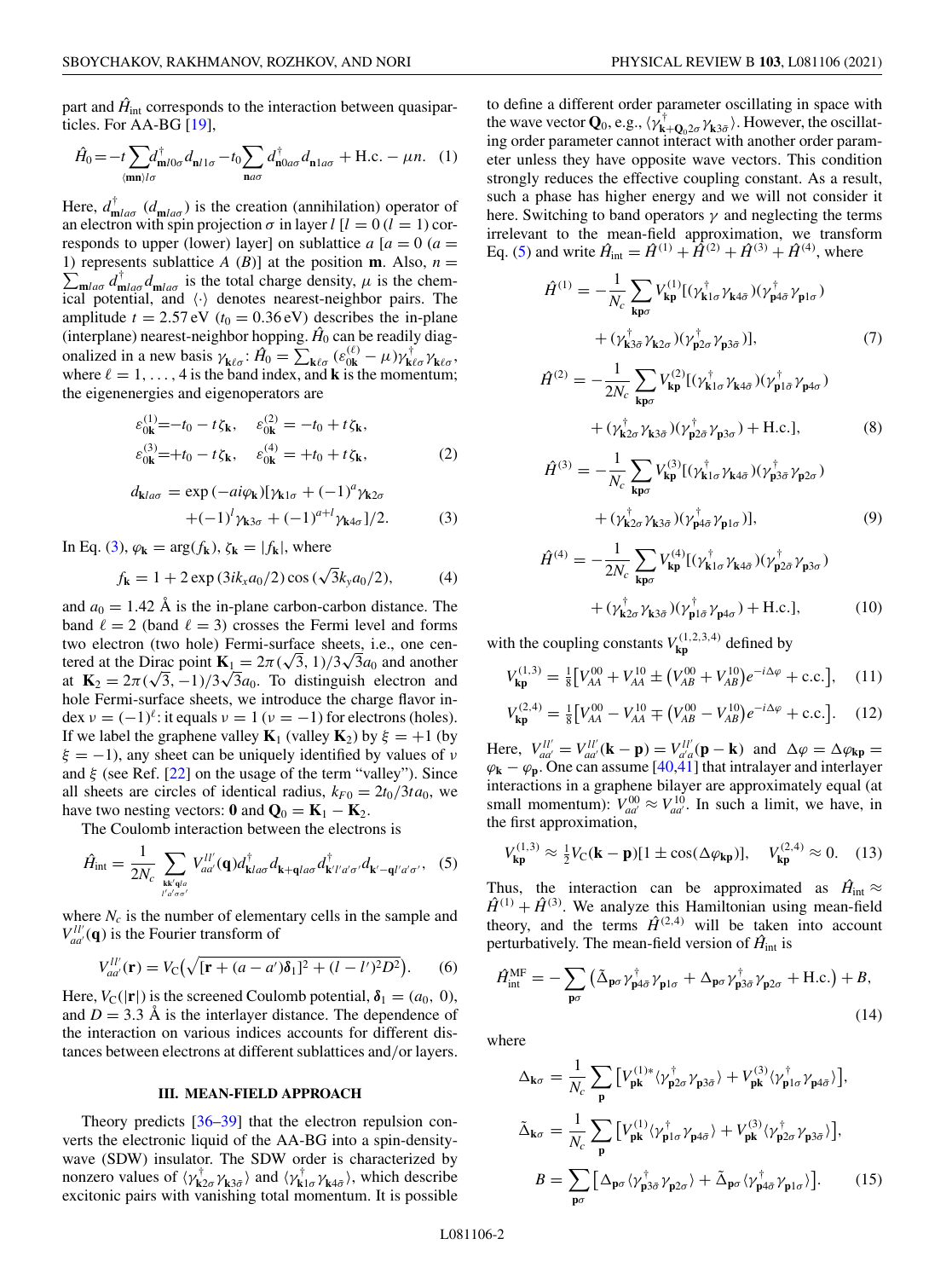<span id="page-2-0"></span>The spectrum of the mean-field Hamiltonian can be easily derived:

$$
E_{\mathbf{k}\sigma}^{(2,3)} = \mp E_{\mathbf{k}\sigma}^{\mathfrak{m}}, \quad E_{\mathbf{k}\sigma}^{(1,4)} = \mp E_{\mathbf{k}\sigma}^{\mathfrak{h}},
$$

$$
E_{\mathbf{k}\sigma}^{\mathfrak{m}} = \sqrt{|\Delta_{\mathbf{k}\sigma}|^2 + (t_0 - t\zeta_{\mathbf{k}})^2},
$$

$$
E_{\mathbf{k}\sigma}^{\mathfrak{h}} = \sqrt{|\tilde{\Delta}_{\mathbf{k}\sigma}|^2 + (t_0 + t\zeta_{\mathbf{k}})^2}.
$$
(16)

The grand potential of the system is equal to

$$
\Omega = \sum_{v=1}^{4} \sum_{\mathbf{k}\sigma} \left( E_{\mathbf{k}\sigma}^{(v)} - \mu \right) \Theta \left( \mu - E_{\mathbf{k}\sigma}^{(v)} \right) + B, \tag{17}
$$

where  $\Theta(E)$  is the step function. Minimization of  $\Omega$  with respect to  $\langle \gamma_{\mathbf{p}3\bar{\sigma}}^{\dagger} \gamma_{\mathbf{p}2\sigma} \rangle$  and  $\langle \gamma_{\mathbf{p}4\bar{\sigma}}^{\dagger} \gamma_{\mathbf{p}1\sigma} \rangle$  gives us the system of equations for  $\tilde{\Delta}_{\mathbf{k}\sigma}$  and  $\Delta_{\mathbf{k}\sigma}$ :

$$
\Delta_{\mathbf{k}\sigma} = \sum_{\mathbf{p}} \left\{ \frac{V_{\mathbf{p}\mathbf{k}}^{(1)*} \Delta_{\mathbf{p}\sigma}}{2N_c E_{\mathbf{p}\sigma}^m} \left[ \Theta\left(\mu + E_{\mathbf{p}\sigma}^m\right) - \Theta\left(\mu - E_{\mathbf{p}\sigma}^m\right) \right] + \frac{V_{\mathbf{p}\mathbf{k}}^{(3)} \tilde{\Delta}_{\mathbf{p}\sigma}}{2N_c E_{\mathbf{p}\sigma}^h} \left[ \Theta\left(\mu + E_{\mathbf{p}\sigma}^h\right) - \Theta\left(\mu - E_{\mathbf{p}\sigma}^h\right) \right] \right\}, \quad (18)
$$

$$
\tilde{\Delta}_{\mathbf{k}\sigma} = \sum_{\mathbf{p}} \left\{ \frac{V_{\mathbf{p}\mathbf{k}}^{(1)} \tilde{\Delta}_{\mathbf{p}\sigma}}{2N_c E_{\mathbf{p}\sigma}^{\mathbf{h}}} \left[ \Theta\left(\mu + E_{\mathbf{p}\sigma}^{\mathbf{h}}\right) - \Theta\left(\mu - E_{\mathbf{p}\sigma}^{\mathbf{h}}\right) \right] + \frac{V_{\mathbf{p}\mathbf{k}}^{(3)} \Delta_{\mathbf{p}\sigma}}{2N_c E_{\mathbf{p}\sigma}^{\mathbf{m}}} \left[ \Theta\left(\mu + E_{\mathbf{p}\sigma}^{\mathbf{m}}\right) - \Theta\left(\mu - E_{\mathbf{p}\sigma}^{\mathbf{m}}\right) \right] \right\}.
$$
 (19)

The summation in Eqs.  $(18)$  and  $(19)$  covers the whole Brillouin zone. However, the interaction  $V_{\text{pk}}^{(1,3)}$  is strongest when  $\mathbf{p} \approx \mathbf{k}$  and decays for larger  $|\mathbf{p} - \mathbf{k}|$ . In the limit of vanishing backscattering,

$$
V_{\rm bs}^{(1,3)} \equiv V_{\mathbf{K}_1, \mathbf{K}_2}^{(1,3)} \approx 0,\tag{20}
$$

it is possible to define order parameters localized near the specific Dirac point  $\mathbf{K}_{\xi}$ :  $\Delta_{\mathbf{k}\sigma} = \Delta_{\mathbf{k}\xi\sigma}$ , when  $\mathbf{k} \approx \mathbf{K}_{\xi}$ . We see that within our approximations, the electronic states and the order parameters can be split into four independent sectors, labeled by the multi-index  $s = (\sigma, \xi)$ . A sector with label  $s = (\sigma, \xi)$ contains electron states with spin  $\sigma$  from valley  $\xi$ , and hole states with spin  $-\sigma$  from the same valley. This definition implies that all states within a sector have an identical value of the product  $\sigma v$ . The sectors are weakly coupled by neglected contributions proportional to  $V_{\text{bs}}$  and  $V^{(2,4)}$ . These corrections will be studied perturbatively.

We add and subtract Eqs.  $(18)$  and  $(19)$ , use Eqs.  $(13)$ , and change the summation by integration over the momentum near the Dirac point  $\mathbf{K}_{\xi}$ . We also assume that both  $\Delta$  and  $\tilde{\Delta}$  depend on |**k**| only. Finally, using the symmetry of our theory with respect to the sign of  $\mu$ , we derive, for  $0 < \mu < t_0$ ,

$$
\Delta_{ks} + \tilde{\Delta}_{ks} = \int_{p} \overline{V}(k, p) \left[ \frac{\Delta_{ps}}{2E_{ps}^{m}} \Theta(E_{ps}^{m} - \mu) + \frac{\tilde{\Delta}_{ps}}{2E_{ps}^{h}} \right],
$$
  

$$
\Delta_{ks} - \tilde{\Delta}_{ks} = \int_{p} \overline{U}(k, p) \left[ \frac{\Delta_{ps}}{2E_{ps}^{m}} \Theta(E_{ps}^{m} - \mu) - \frac{\tilde{\Delta}_{ps}}{2E_{ps}^{h}} \right],
$$
 (21)

where  $\int_{p}$ ... =  $(2\pi/v_{\text{BZ}}) \int pdp$ ..., and the volume (area) of the Brillouin zone is  $v_{\text{BZ}} = 8\pi^2/(3\sqrt{3}a_0^2)$ . In Eqs. (21), the averaged coupling constants are

$$
\overline{V}(k, p) = \int \frac{d\phi}{2\pi} V_C(\sqrt{k^2 + p^2 - 2kp\cos\phi}),
$$
  

$$
\overline{U}(k, p) = \int \frac{d\phi}{2\pi} V_C(\sqrt{k^2 + p^2 - 2kp\cos\phi})\cos\phi, (22)
$$

and the spectrum (16) in sector  $s = (\sigma, \xi)$  can be approximated as

$$
E_{ps}^{\text{m}} \cong \sqrt{|\Delta_s|^2 + t_0^2 (1 - p/k_{F0})^2},
$$
  
\n
$$
E_{ps}^{\text{h}} \cong \sqrt{|\tilde{\Delta}_s|^2 + t_0^2 (1 + p/k_{F0})^2} \cong t_0 (1 + p/k_{F0}),
$$
\n(23)

where  $p = |\mathbf{p} - \mathbf{K}_{\xi}|$ .

### **IV. BCS-LIKE APPROXIMATION**

In general, we can choose some model for  $V_C(q)$  and solve Eqs. (21) numerically. However, modeling the effective Coulomb interaction in graphene bilayers is notoriously difficult, and no universal and compact answer is known. Indeed, to study the effects of the Coulomb interaction in graphene-based systems, the Hartree-Fock approximation  $[42]$ , renormalization group  $[43, 44]$ , and the random phase approximation  $[38]$  were used. Unfortunately, a rigorous theoretical attempt to account for the Coulomb interaction may produce nonuniversal and difficult-to-interpret results; see, for example, Fig. 3 in Ref. [\[44\]](#page-5-0). In this situation, finding an accurate numerical solution to the integral equations  $(21)$  is impractical. Instead, we use the simple BCS-like ansatz,

$$
\Delta_s(q) = \Delta_s \Theta(\Lambda - |q - k_{F0}|), \tag{24}
$$

$$
\tilde{\Delta}_s(q) = \tilde{\Delta}_s \Theta(\Lambda - |q - k_{F0}|),\tag{25}
$$

for the order parameters (the cutoff momentum  $\Lambda$  satisfies  $\Lambda < k_{F0}$ ), and assume that  $\overline{V}$  and  $\overline{U}$  are constants independent of *k* and *p*. We believe that this ansatz, despite its simplicity, captures all the necessary physics. Now the integral equations become nonlinear algebraic equations,

$$
\Delta_s + \tilde{\Delta}_s = g \Delta_s \ln \left( \frac{E^*}{\mu + \sqrt{\mu^2 - \Delta_s^2}} \right) + \tilde{g} \tilde{\Delta}_s,
$$
  

$$
\Delta_s - \tilde{\Delta}_s = \frac{g}{\alpha} \Delta_s \ln \left( \frac{E^*}{\mu + \sqrt{\mu^2 - \Delta_s^2}} \right) - \frac{\tilde{g}}{\alpha} \tilde{\Delta}_s, \quad (26)
$$

where the energy scale is  $E^* = 2t_0 \Lambda / k_{F0}$  and the coupling constants are

$$
g = \frac{t_0}{\sqrt{3}\pi t^2} \overline{V}, \quad \tilde{g} = \frac{\Lambda}{2k_{F0}} g, \quad \alpha = \overline{V}/\overline{U} > 1. \quad (27)
$$

It trivially follows from Eqs. (26) that  $\Delta_s = C \Delta_s$ , where  $C =$  $(\alpha - 1)/(\alpha + 1 - 2\tilde{g})$ . At zero doping, which corresponds to the case  $\mu = \Delta_s$ , one finds

$$
\Delta_s = \Delta_0 = E^* \exp\left[ -\frac{1}{g} \frac{2\alpha - \tilde{g}(1+\alpha)}{1+\alpha - 2\tilde{g}} \right].
$$
 (28)

This compact mean-field solution is valid in the smallcoupling limit; that is, when  $g$  (and  $\tilde{g}$ ) is small, and, consequently,  $\Delta_0$  and  $\Delta_0$  are much less than  $t_0$ .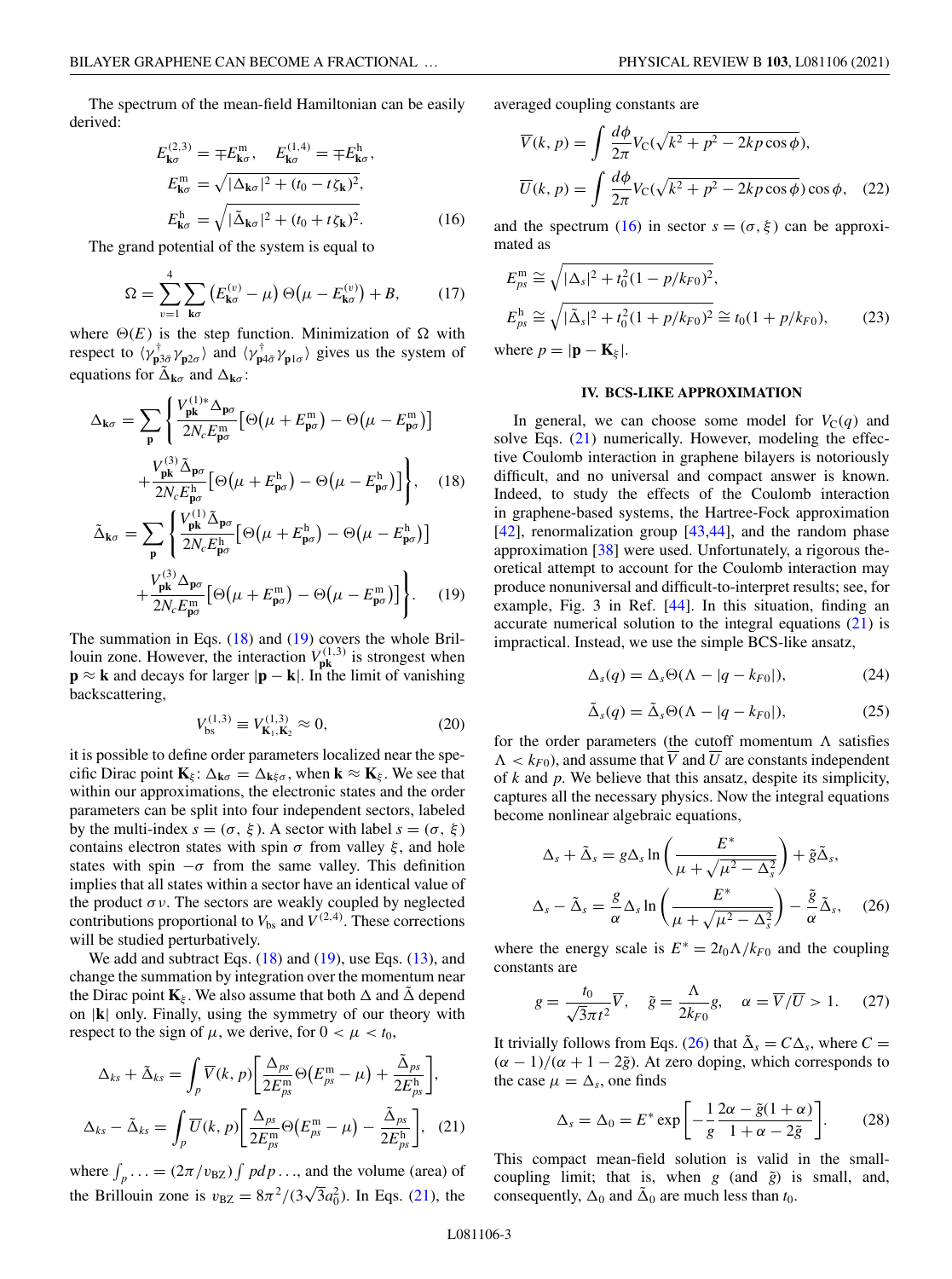The doped state is characterized by  $\mu > \Delta_s$ . To describe the solution of Eq.  $(26)$  in such a regime, let us define the partial doping  $x_s$ : the concentration of electrons residing in sector *s*, per single carbon atom. It is known [\[45–48\]](#page-5-0) that a finite  $x_s$  acts to decrease the order parameter  $\Delta_s$ :

$$
\Delta_s(x_s) = \Delta_0 \sqrt{1 - \frac{4x_s}{x_0}}, \quad \mu = \Delta_0 \left(1 - \frac{2x_s}{x_0}\right),
$$
\n(29)

where  $x_0 = \Delta_0 t_0 / (\pi \sqrt{3} t^2)$ . It is easy to check that Eqs. (29) indeed guarantee that  $\mu$  exceeds  $\Delta_s$ , making the doping of sector *s* possible. At  $T = 0$ , the partial free energy (per unit cell) associated with doping is

$$
\Delta F_s(x_s) = 4 \int_0^{x_s} \mu(x) dx = 4 \Delta_0 \left( x_s - \frac{x_s^2}{x_0} \right). \tag{30}
$$

Since a unit cell contains four carbon atoms, the factor 4 is required in this formula.

#### **V. FRACTIONAL METAL STATE**

The relations  $(29)$  and  $(30)$  describe a single sector. To determine the state of the whole system, we must understand how the total doping *x* is distributed between the sectors. One might expect that *x* is spread evenly:  $x_s = x/4$ . Yet such an assumption might not be most advantageous thermodynamically: we demonstrated  $[20,21]$  $[20,21]$ , for a two-sector system, that placing all the extra charge *x* into a single sector optimizes the system free energy relative to the state with an even distribution of *x*. To settle this issue for our four-sector model, we must minimize the doping-related part of the free energy for the whole system,

$$
\Delta F = \sum_{s} \Delta F_s = 4\Delta_0 x - \frac{4\Delta_0}{x_0} \sum_{\xi \sigma} x_{\xi \sigma}^2, \quad (31)
$$

at fixed doping  $x = \sum_s x_s$ . Simple calculations demonstrate that for  $x < x_0$ , the term  $\Delta F$  reaches its smallest value,  $\Delta F_{\text{qm}} = 4\Delta_0(x - x^2/x_0)$ , when all extra electrons are placed into a specific sector *s*, while all other sectors are kept doping free:

$$
x_s = x, \quad x_{s'} = 0 \quad \text{for} \quad s' \neq s. \tag{32}
$$

For example,  $\Delta F_{\text{qm}}$  is smaller than  $\Delta F_{\text{e}} = 4\Delta_0 x - \Delta_0 x^2/x_0$ , which is the free energy of the state with  $x_s = x/4$  for all four *s*. For the distribution (32), the Fermi surface lies entirely in sector  $s = (\sigma, \xi)$ . Therefore, only electron states (hole states) with spin  $\sigma$  (spin  $-\sigma$ ) near the Dirac point **K**<sub>ξ</sub> reach the Fermi level. In other words, the Fermi surface is perfectly polarized in terms of both  $\sigma v$  and  $\xi$  quantum numbers. Since the insulating gap persists in three other sectors, the state described by Eq. (32) may be called a "quarter metal," a first example of a series of "fractional metals." The quarter metal is nematic. Indeed, valleys  $\mathbf{K}_1$  and  $\mathbf{K}_2$  are not equivalent, and thus the  $\pi/3$  rotations of the underlying lattice are no longer symmetries of the ordered state.

As in the case of the half metal in the system with nesting [\[20](#page-4-0)[,21\]](#page-5-0), the gap in the first sector closes when increasing doping. The doped electrons begin to enter the second sector, then to the third and fourth sectors. As a result, the system passes, respectively, through the states of a half metal, 3/4 metal, and, finally, the gaps in all sectors close and the system occurs in the usual metallic phase. We can show that each transformation is a first-order phase transition. The analysis of the electronic state's evolution with doping is quite similar to the half-metal case [\[20](#page-4-0)[,21\]](#page-5-0).

## **VI. STABILITY OF FRACTIONAL METAL**

Above we neglected interactions between electrons in different sectors. Then, treating individual sectors independently, we derived Eqs.  $(29)$  and  $(30)$ . Now we want to assess the effects of the neglected terms. There are two types of interaction terms: (i) umklapp interaction  $\hat{H}^{(2,4)}$ , given by Eqs. [\(8\)](#page-1-0) and [\(10\)](#page-1-0), which couples sectors with the same  $\xi$  but unequal values of index  $\sigma$ , and (ii) the backscattering amplitude  $V_{\text{bs}}^{(1,3)}$ , which describes interactions between sectors with the same  $\sigma$ but different valley  $\xi$ , given by Eq. [\(20\)](#page-2-0). In principle,  $\hat{H}^{(2,4)}$ also contain the backscattering  $V_{\rm bs}^{(2)}$ , which is even weaker, and will be neglected. If the associated coupling constants are small, we can use perturbation theory. The lowest-order perturbative correction  $F_{um}$  to the free energy due to the umklapp term  $\hat{H}^{(2)}$  equals  $\langle \hat{H}^{(2)} \rangle$ . Thus, neglecting small contributions due to  $\tilde{\Delta}_s$ , we determine the umklapp correction to the free energy (per unit cell),

$$
F_{\rm um} = -\frac{\mathcal{F}}{2} \sum_{\xi} \sqrt{\left(1 - \frac{4x_{\uparrow \xi}}{x_0}\right) \left(1 - \frac{4x_{\downarrow \xi}}{x_0}\right)},\qquad(33)
$$

where  $\mathcal{F} = 8\alpha^2 g_{\text{um}}\Delta_0 x_0/(1+\alpha)^2 g^2$ , and the dimensionless Fermi-surface-averaged umklapp coupling constant is *g*um =  $t_0 \overline{V}_{um}/\sqrt{3\pi t^2}$ . We also used the fact that  $V^{(1)}$ , upon averaging over the Fermi surface, becomes equal to  $g(1 + \alpha)/2\alpha$ . When *x* is low, one has

$$
\frac{F_{\text{um}}}{\mathcal{F}} \approx -1 + \frac{x}{x_0} + \sum_{\xi} \frac{(x_{\uparrow \xi} - x_{\downarrow \xi})^2}{x_0^2},\tag{34}
$$

which is smallest at  $x_s = x/4$ . A similar result can be derived for the backscattering interaction. Thus, both the umklapp and the backscattering favor an even distribution of doping over the sectors. However, in the limit  $g_{um} \ll g^2$ ,  $g_{bs} \ll g^2$ , their contributions are small and cannot destroy the fractional metal phase. The perturbative derivation of the stability criterion is intuitively clear and transparent. Its primary purpose is to demonstrate that the fractional metal phase can survive weak deviations from the highly idealized model neglecting any couplings between the sectors. On the other hand, this criterion is very stringent and one may wonder if it can be satisfied in a real material. Fortunately, a more complex nonperturbative approach, which accounts for the intersector couplings at the mean-field level, allows one to relax it: we demonstrated (see Supplemental Material [\[49\]](#page-5-0)) that it is sufficient to have

$$
g_{\rm bs} < g, \quad g_{\rm um} < g \tag{35}
$$

to maintain the stability of the FraM. More detailed stability analysis will be presented in future studies.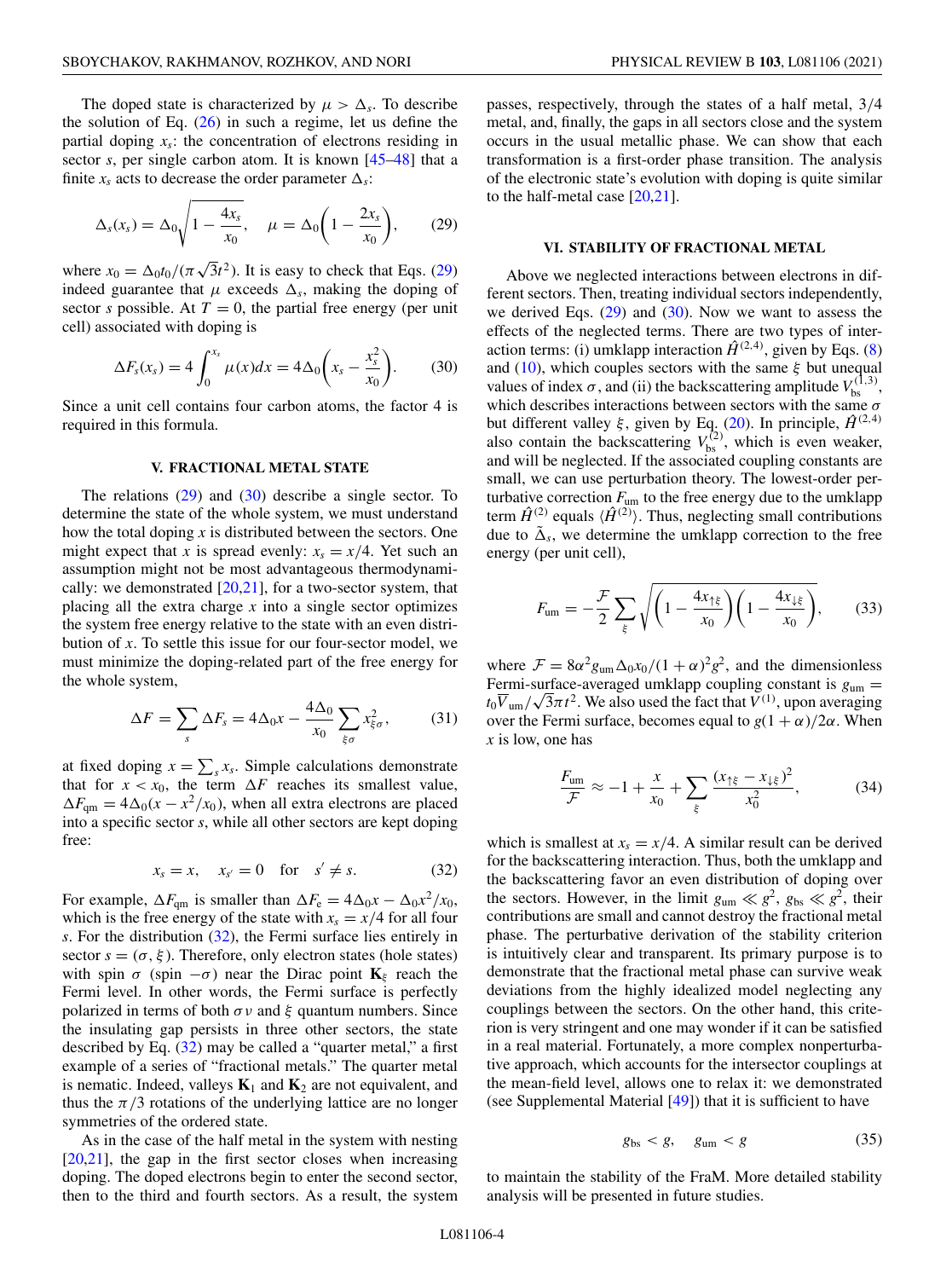### **VII. DISCUSSION**

<span id="page-4-0"></span>Using AA bilayer graphene as a test example, we argue that in a system with a nested multisheet Fermi surface, a peculiar state [which we call fractional metal (FraM)] can be stabilized. In the FraM phase, part of the Fermi surface is gapped and charge carriers on the remaining gapless part of the Fermi surface belong to a specific sector of the low-energy electronic states. Similar to a half metal, the states at the Fermi energy can be characterized in terms of polarization; but, unlike the usual half metals, this is not spin polarization. Let us introduce the spin-flavor operator,

$$
\hat{S}_{\rm f} = \sum_{\sigma \xi \nu} \sigma \nu \hat{N}_{\sigma \xi \nu},\tag{36}
$$

where  $\hat{N}_{\sigma\xi\nu}$  is the number operator for fermions with spin  $\sigma$ , charge  $v$ , in valley  $\xi$ . (In Refs. [20[,21\]](#page-5-0), an operator analogous to  $\hat{S}_f$  was called the "spin-valley" operator.) Since doping enters only in one sector, all states at the Fermi surface have the same value of  $\sigma v$ . Therefore, these states are eigenstates of  $S_f$  with identical eigenvalue  $\sigma v$ . The same is true for the valley operator,

$$
\hat{S}_v = \sum_{\sigma \xi v} \xi \hat{N}_{\sigma \xi v},\tag{37}
$$

since a given sector is localized entirely in one valley.

- [1] R. A. de Groot, F. M. Mueller, P. G. van Engen, and K. H. J. Buschow, New Class of Materials: Half-Metallic Ferromagnets, [Phys. Rev. Lett.](https://doi.org/10.1103/PhysRevLett.50.2024) **50**, 2024 (1983).
- [2] M. I. Katsnelson, V. Y. Irkhin, L. Chioncel, A. I. Lichtenstein, and R. A. de Groot, Half-metallic ferromagnets: From band [structure to many-body effects,](https://doi.org/10.1103/RevModPhys.80.315) Rev. Mod. Phys. **80**, 315 (2008).
- [3] X. Hu, Half-metallic antiferromagnet as a prospective material for spintronics, Adv. Mater. **24**[, 294 \(2012\).](https://doi.org/10.1002/adma.201102555)
- [4] K. E. H. M. Hanssen, P. E. Mijnarends, L. P. L. M. Rabou, and K. H. J. Buschow, Positron-annihilation study of the half[metallic ferromagnet NiMnSb: Experiment,](https://doi.org/10.1103/PhysRevB.42.1533) Phys. Rev. B **42**, 1533 (1990).
- [5] J.-H. Park, E. Vescovo, H.-J. Kim, C. Kwon, R. Ramesh, and T. Venkatesan, Direct evidence for a half-metallic ferromagnet, [Nature \(London\)](https://doi.org/10.1038/33883) **392**, 794 (1998).
- [6] Y. Ji, G. J. Strijkers, F. Y. Yang, C. L. Chien, J. M. Byers, A. Anguelouch, G. Xiao, and A. Gupta, Determination of the Spin Polarization of Half-Metallic CrO<sub>2</sub> by Point Contact Andreev Reflection, [Phys. Rev. Lett.](https://doi.org/10.1103/PhysRevLett.86.5585) **86**, 5585 (2001).
- [7] M. Jourdan, J. Minár, J. Braun, A. Kronenberg, S. Chadov, B. Balke, A. Gloskovskii, M. Kolbe, H. Elmers, G. Schönhense *et al.*, Direct observation of half-metallicity in the Heusler compound Co2MnSi, [Nat. Commun.](https://doi.org/10.1038/ncomms4974) **5**, 3974 (2014).
- [8] I. Žutić, J. Fabian, and S. Das Sarma, Spintronics: Fundamentals and applications, [Rev. Mod. Phys.](https://doi.org/10.1103/RevModPhys.76.323) **76**, 323 (2004).
- [9] A. Du, S. Sanvito, and S. C. Smith, First-Principles Prediction of Metal-Free Magnetism and Intrinsic Half-Metallicity [in Graphitic Carbon Nitride,](https://doi.org/10.1103/PhysRevLett.108.197207) Phys. Rev. Lett. **108**, 197207 (2012).

Thus, *the FraM is the conducting nematic state whose Fermi surface is polarized in terms of two spinlike operators, Sf and Sv. The electric current though the FraM carries, in addition to the electric charge, spin-flavor and valley quanta.* Finally, note that if superconductivity arises in a FraM phase, it should demonstrate rather peculiar properties. The superconducting order parameter might have a very unusual symmetry, classified according to a nontrivial spin and valley structure, and superconducting currents would be spin-flavor and valley polarized. However, the detailed analysis of this superconductivity requires the specification of the symmetric properties of the electron-phonon coupling.

### **ACKNOWLEDGMENTS**

This work is partially supported by the Russian Foundation for Basic Research (RFBR) under Grant No. 19-02-00421 and the JSPS-RFBR program under Grant No. 19-52-50015. F.N. is supported in part by NTT Research, Army Research Office (ARO) (Grant No. W911NF-18-1-0358), Japan Science and Technology Agency (JST) (via the CREST Grant No. JPMJCR1676), Japan Society for the Promotion of Science (JSPS) (via the KAKENHI Grant No. JP20H00134 and the JSPS-RFBR Grant No. JPJSBP120194828), the Asian Office of Aerospace Research and Development (AOARD) (via Grant No. FA2386-20-1-4069), and the Foundational Questions Institute Fund (FQXi) via Grant No. FQXi-IAF19-06.

- [10] A. Hashmi and J. Hong, Metal free half metallicity in 2D system: Structural and magnetic properties of  $g - C_4N_3$  on BN, Sci. Rep. **4**[, 4374 \(2014\).](https://doi.org/10.1038/srep04374)
- [11] Y.-W. Son, M. L. Cohen, and S. G. Louie, Half-metallic graphene nanoribbons, [Nature \(London\)](https://doi.org/10.1038/nature05180) **444**, 347 (2006).
- [12] E. Kan, W. Hu, C. Xiao, R. Lu, K. Deng, J. Yang, and H. Su, [Half-metallicity in organic single porous sheets,](https://doi.org/10.1021/ja210822c) J. Am. Chem. Soc. **134**, 5718 (2012).
- [13] B. Huang, C. Si, H. Lee, L. Zhao, J. Wu, B.-L. Gu, and W. Duan, [Intrinsic half-metallic BN–C nanotubes,](https://doi.org/10.1063/1.3474620) Appl. Phys. Lett. **97**, 043115 (2010).
- [14] D. Soriano and J. Fernández-Rossier, Spontaneous persistent [currents in a quantum spin Hall insulator,](https://doi.org/10.1103/PhysRevB.82.161302) Phys. Rev. B **82**, 161302(R) (2010).
- [15] [H. Klauk, Organic thin-film transistors,](https://doi.org/10.1039/b909902f) Chem. Soc. Rev. **39**, 2643 (2010).
- [16] P. Avouris, Z. Chen, and V. Perebeinos, Carbon-based electronics, [Nat. Nanotechnol.](https://doi.org/10.1038/nnano.2007.300) **2**, 605 (2007).
- [17] A. Rozhkov, G. Giavaras, Y. P. Bliokh, V. Freilikher, and F. Nori, Electronic properties of mesoscopic graphene structures: Charge confinement and control of spin and charge transport, Phys. Rep. **503**[, 77 \(2011\).](https://doi.org/10.1016/j.physrep.2011.02.002)
- [18] W. Sa-Ke, T. Hong-Yu, Y. Yong-Hong, and W. Jun, Spin and valley half metal induced by staggered potential and magnetization in silicene, Chin. Phys. B **23**[, 017203 \(2014\).](https://doi.org/10.1088/1674-1056/23/1/017203)
- [19] A. Rozhkov, A. Sboychakov, A. Rakhmanov, and F. Nori, Elec[tronic properties of graphene-based bilayer systems,](https://doi.org/10.1016/j.physrep.2016.07.003) Phys. Rep. **648**, 1 (2016).
- [20] A. V. Rozhkov, A. L. Rakhmanov, A. O. Sboychakov, K. I. Kugel, and F. Nori, Spin-Valley Half-Metal as a Prospective